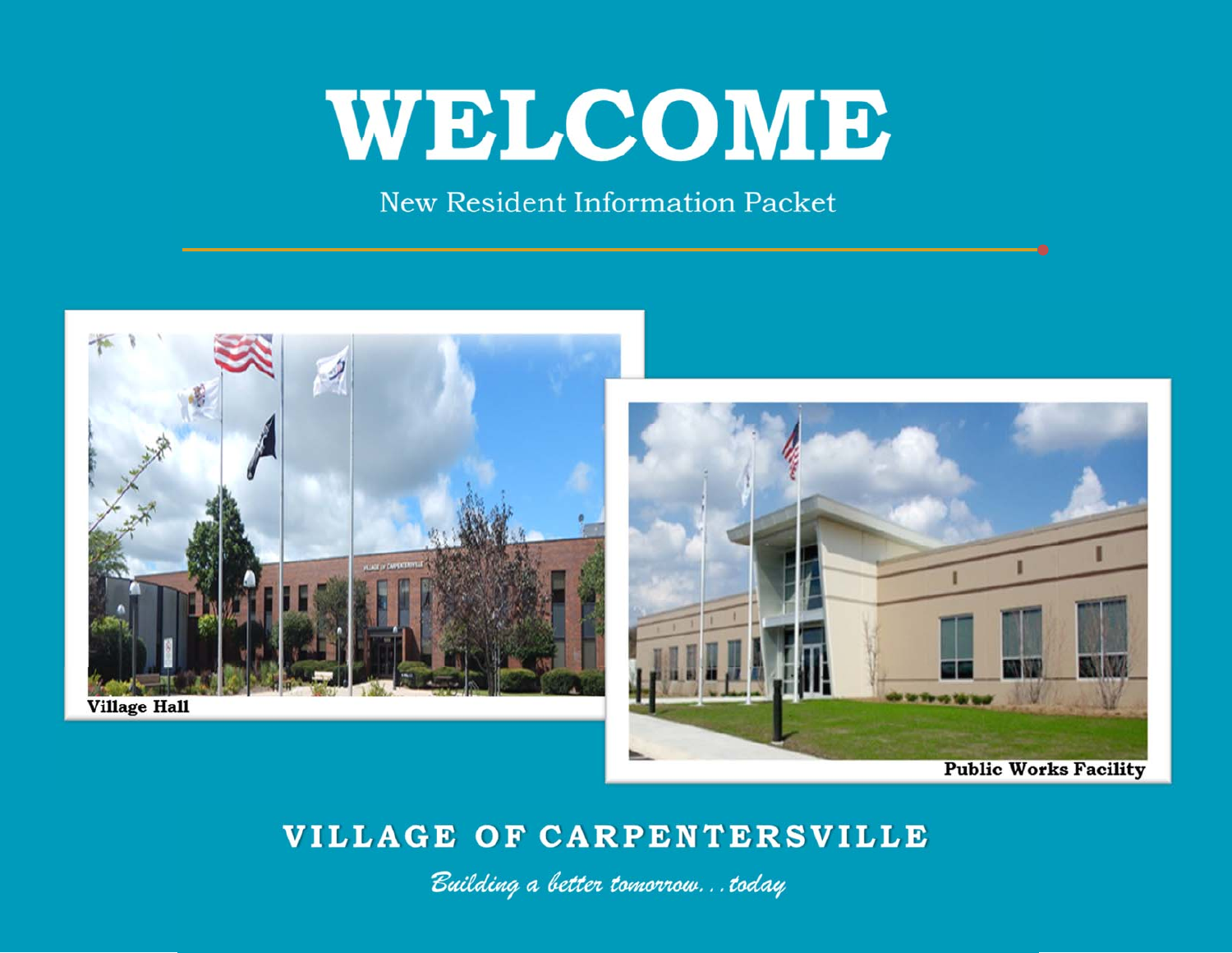# CONTENTS **VILLAGE OF CARPENTERSVILLE ELECTED OFFICIALS/BOARD OF TRUSTEES**



# **YOUR VILLAGE**

# **YOUR GOVERNMENT**

# **YOUR SERVICES**

# **YOUR RESOURCES**

# **MISSION STATEMENT**

The Village of Carpentersville is committed to providing to its citizens the best possible health, safety, and public service to allow for balanced growth with effective financial management and planning.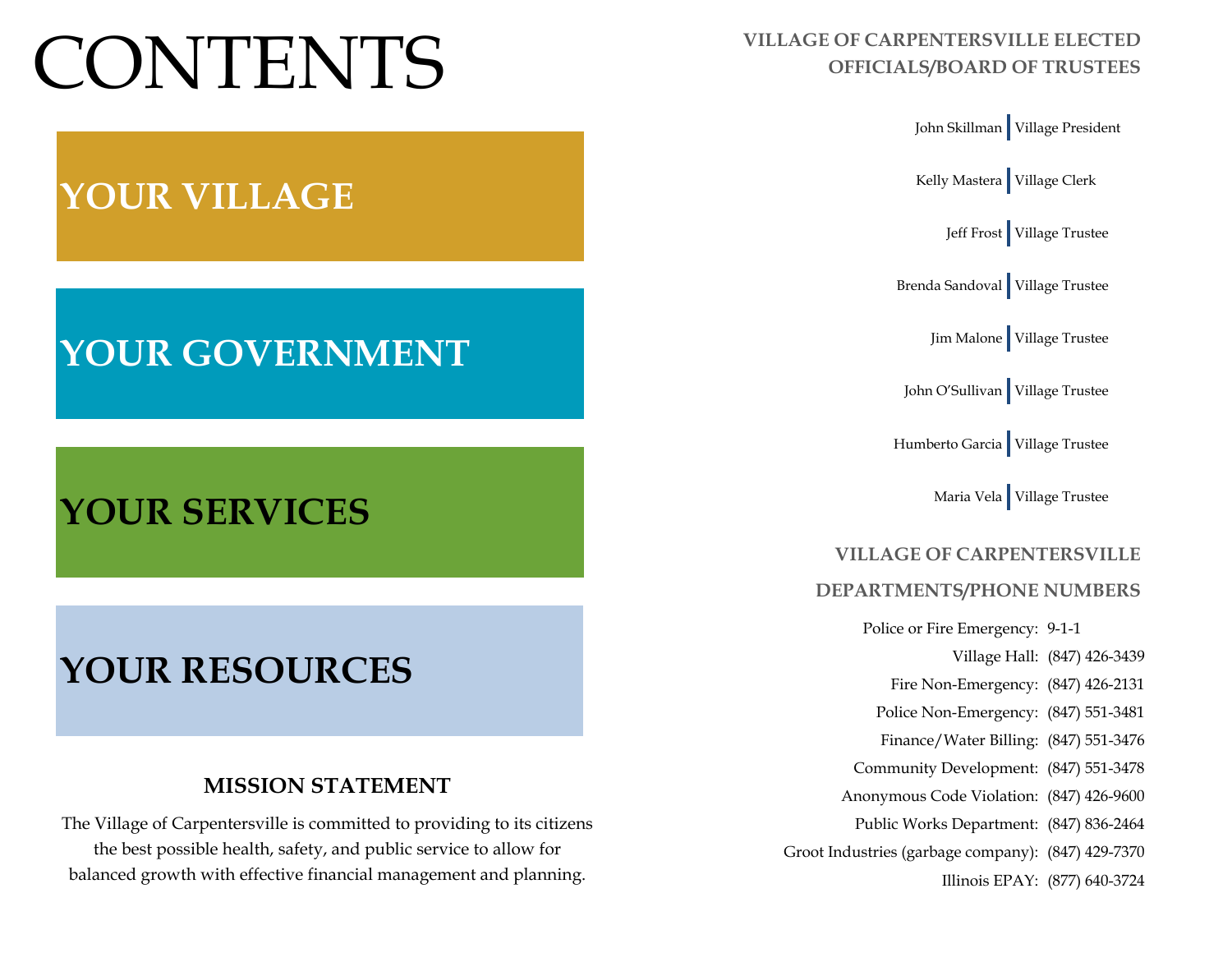# **Welcome to Carpentersville!**

On behalf of the Village Board and staff, I would like to welcome you to the Village of Carpentersville. We are glad you have chosen to make Carpentersville your new home. We are a community of many cultures and backgrounds, which has merged into a friendly environment of diverse interests and a common goal.

You will notice that the Village of Carpentersville offers several amenities such as beautiful parks and forest preserves, bike trails, Fox River recreational and leisure activities, and vibrant commercial and industrial centers.

Ultimately, the Village of Carpentersville is a vivid example of a community that works to provide an excellent quality-of-life for all citizens.

I trust that this welcome packet will provide you the information you need to become familiar with our community and local government. I would also encourage you to visit our website at www.cville.org to learn more. Additionally, the Village has a variety of social media pages including Facebook, Twitter, and YouTube, which provides and shares information about Village activities and other Village happenings.

I want to thank you for choosing to join the growing Carpentersville family. Thank you,

Village President , John Skillman

### **REGULAR BOARD MEETINGS ARE HELD THE FIRST AND THIRD TUESDAY OF EACH MONTH.**

**BOARD MEETINGS START PROMPTLY AT 7:00 PM IN THE VILLAGE BOARD ROOM.** 

### **ALL MEETINGS ARE OPEN TO THE PUBLIC.**



### **VILLAGE HALL**

1200 L.W. Besinger Dr.

Carpentersville, IL 60142

(P): (847) 426-3439

### **TEMPORARY HOURS OF OPERATION**

Monday- Friday: 8:30 a.m. - 4:30 p.m.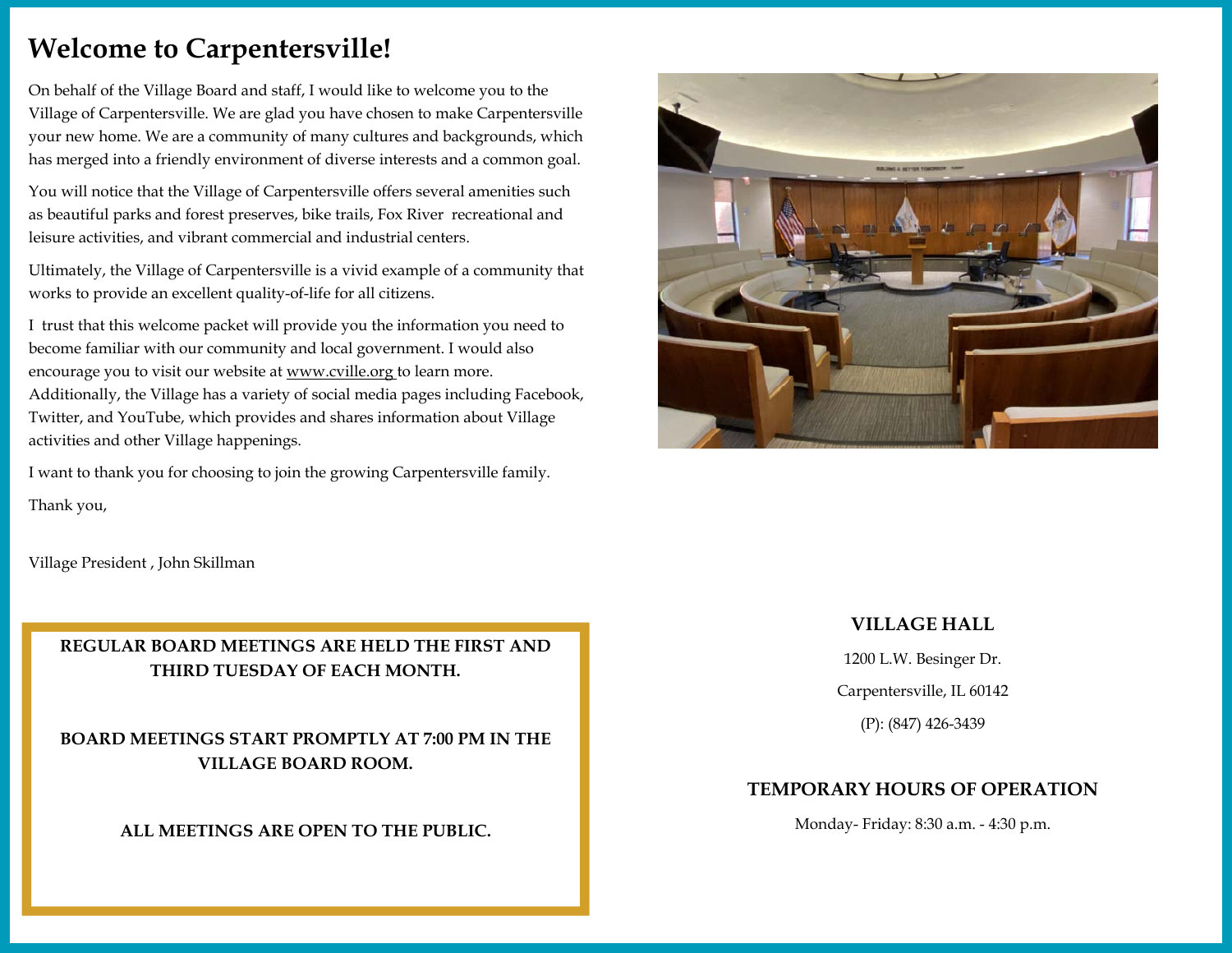# **VILLAGE HISTORY**

Nestled on the Fox River, the Village was founded in 1896 by Charles and Daniel Carpenter. The Fox River enabled the early industrial companies of Carpentersville to generate the power they needed to manufacture products by powering mechanized equipment. The "Old Town" neighborhood of Carpentersville contains homes and other landmarks from this time period that are being preserved due to their historic value.







Like many small communities in the United States, Carpentersville experienced a population and housing boom in the 1950's. The population increase was accompanied by new housing developments and the Meadowvale Shopping Center. The west side of Carpentersville expanded during the later part of the millennium. New housing developments hosted an influx of residents seeking a suburban lifestyle with convenient access to the area employment centers.

# **COMMUNITY PROFILE**

| Population (2016 Special Census)           | 38,291   |
|--------------------------------------------|----------|
| Population (2010 Census)                   | 37,691   |
| Population (2000)                          | 30,586   |
| Population (percent change, 2000-2010      | 23.2%    |
| Land area in square miles                  | 79       |
| Persons per square mile                    | 4,835    |
| Housing units (2010)                       | 11,583   |
| Living in same house one (1) year and over | 89.3%    |
| Median household income (2010)             | \$55,324 |

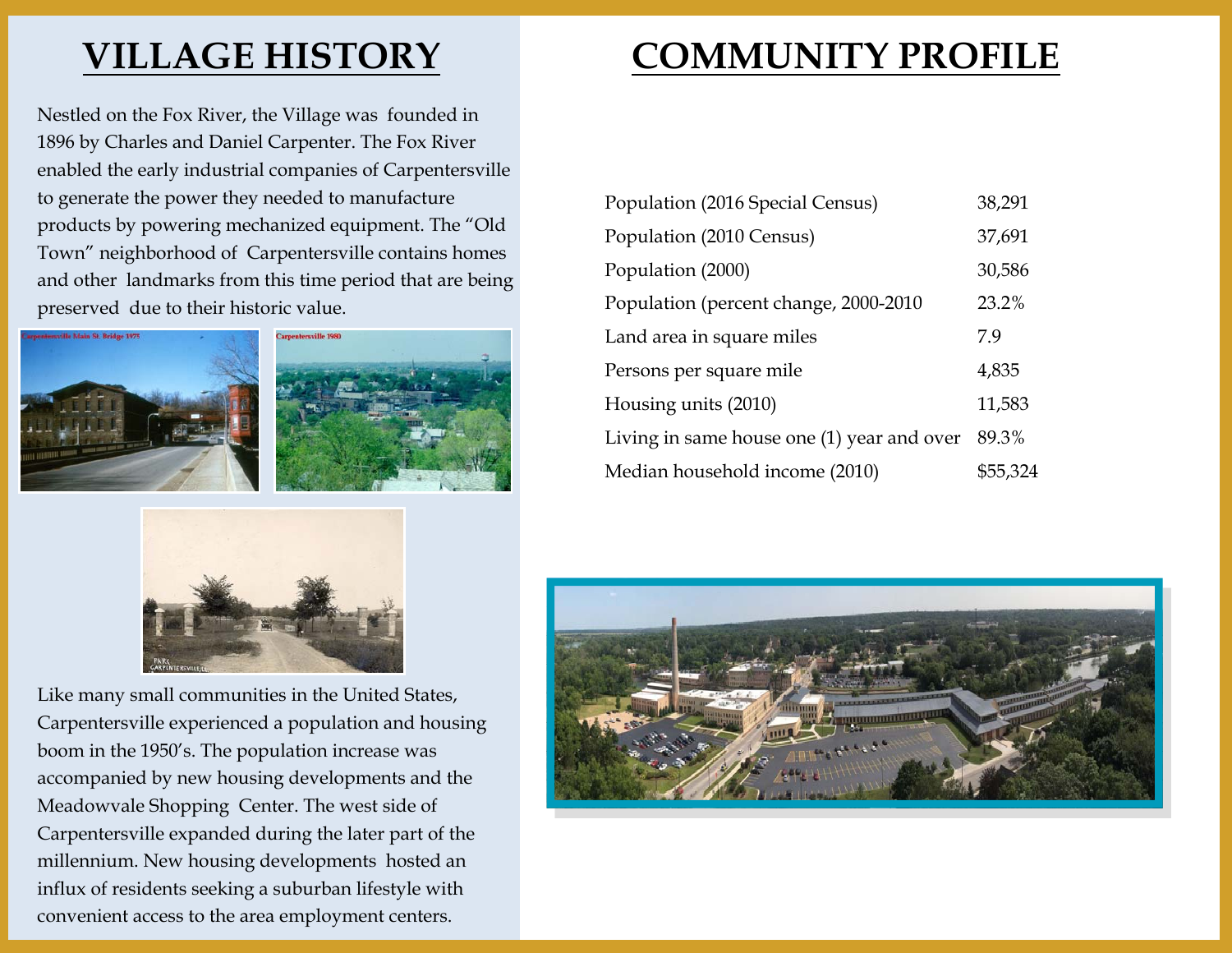# **CARPENTERSVILLE PARKS & RECREATION**

The Village of Carpentersville maintains a wide array of parks and open space amenities. A couple of parks were overhauled over the summer of 2017 including Carpenter Park and Keith Andres. Like most areas within the Village, the parks have a lot of history. The parks include many diverse amenities from intensive sporting options, scenic riverfront walkways to memorial structures.



#### **Timothy R. McNamee Memorial Park**

Riverfront park located on Washington Street on the east side of Carpentersville. Residents and visitors come here to enjoy access to the walk-up canoe launch, shaded gazebo, fishing platforms, or various waterfront benches. The park is named in remembrance of Timothy R. McNamee, a prominent local attorney who was deceased in 1987.

#### **Triangle Park**

Located at the intersection of Main Street and South Washington Street. The park remains an open space area adjacent to the busy business district of Old Town. Resident and visitors typically use this park as open space to relax or utilize the picnic tables when the weather is clear.

### **John "Jack" Hill Memorial Park**

Located on the west riverbank of the Fox River on Lincoln Avenue. The park was memorialized to commemorate the late John "Jack" Hill, a former member of the Illinois House of Representatives. Residents and visitors typically visit the park to fish in the Fox River, picnic on the tables, or reflect on the riverfront benches.







### **Carpenter Park**

Located in the geographical center of the Village of Carpentersville, Carpenter Park hosts nearly twenty acres of open space and recreational activities. Carpenter Park was the first park established when the Village was incorporated in 1850's. Events such as the "Rock the Fox" music festival, summer movie series, Fall Fest, and other activities are held at Carpenter Park.



### **Keith Andres Park**

A woodland area located near Dundee Crown High School on the Village's east side. Recently, the park was upgraded with a bike trail and skills area. The park memorialized the late Keith Andres, the first Carpentersville resident to lose his life in the Vietnam War.

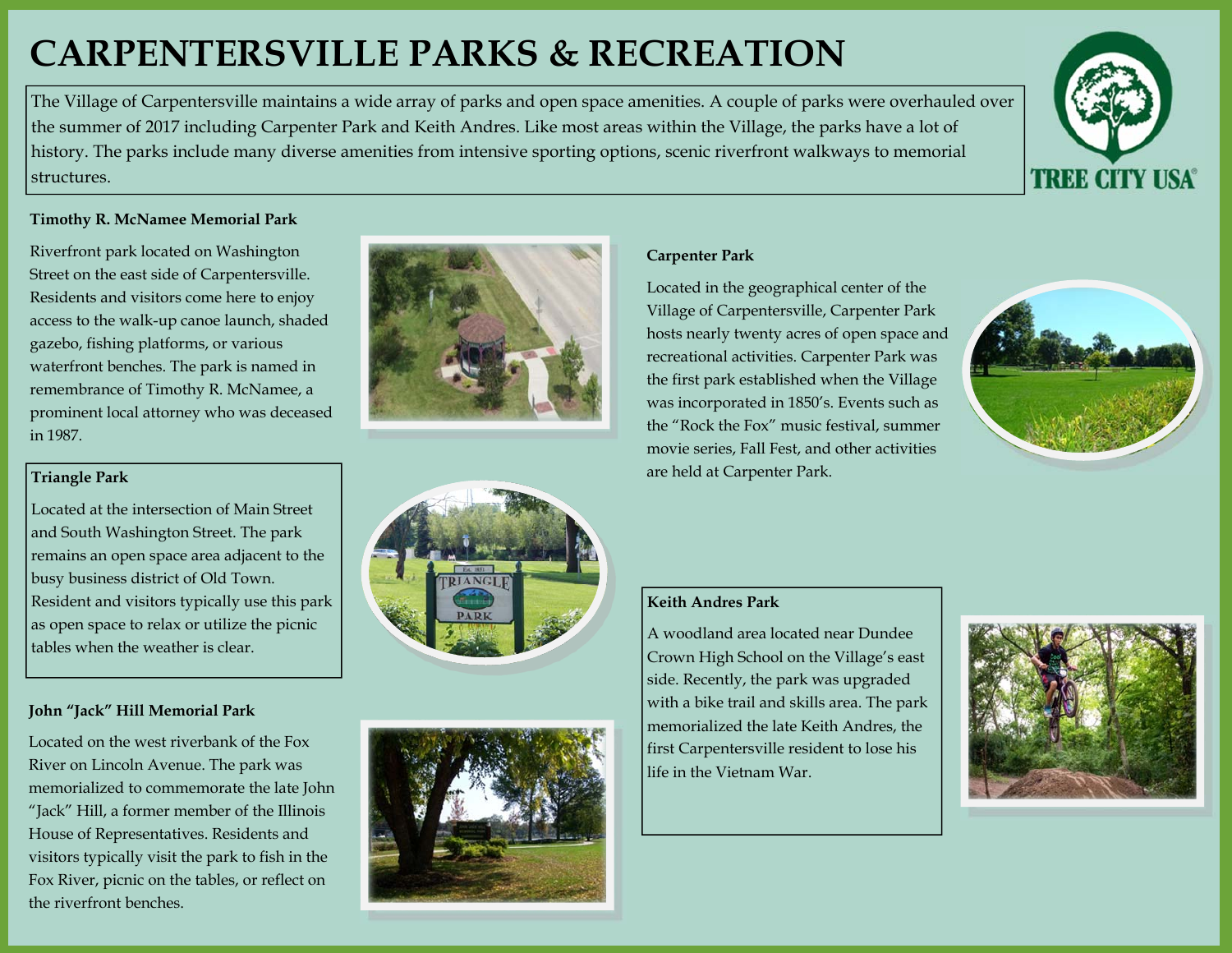# **CONTACT YOUR VILLAGE BOARD**

#### VILLAGE PRESIDENT

John Skillman jmskillman@cville.org

#### VILLAGE TRUSTEES

Maria Vela mvela@cville.org

Jeff Frost jfrost@cville.org

Jim Malone jmalone@cville.org

Humberto Garcia hgarcia@cville.org

John O'Sullivan josullivan@cville.org

Brenda Sandoval bsandoval@cville.org

# **VILLAGE GOVERNMENT**

The Village is operated under a council-manager form of government. The Village President and the Board of Trustees appoint the Village Manager who is responsible for the administration of all departments.

The Village of Carpentersville has a number of committees and commissions comprised of volunteers from within the community. Generally, these commissions make recommendations to the Village President and Board of Trustees regarding actions and polices affecting municipal operations and the community.

### **COMMITTEES & COMMISSIONS**

Audit and Finance Commission Business Development Commission Special Events and Parks Commission Planning and Zoning Commission Board of Fire & Police Commission Fire Pension Board Police Pension Board

For upcoming meeting dates and times, please visit the Village website at www.cville.org

### **VOTER REGISTRATION**

To register, residents must be 18 years or older, a United States Citizen, and have lived in the Village for at least 30 days. Applicants must provide two forms of identification; (1) photo ID (2) proof of address. Naturalized citizens registering to vote must provide the name of the court, City and State, and date of naturalization.

Remember, if you have moved or changed your name, you must re-register to be eligible to vote.

You can also download an application from the Kane County Clerk's Website and mail the completed form to the County Clerks Office.

If you have any questions, please contact the Village Clerk's Office at: (224) 293-1627

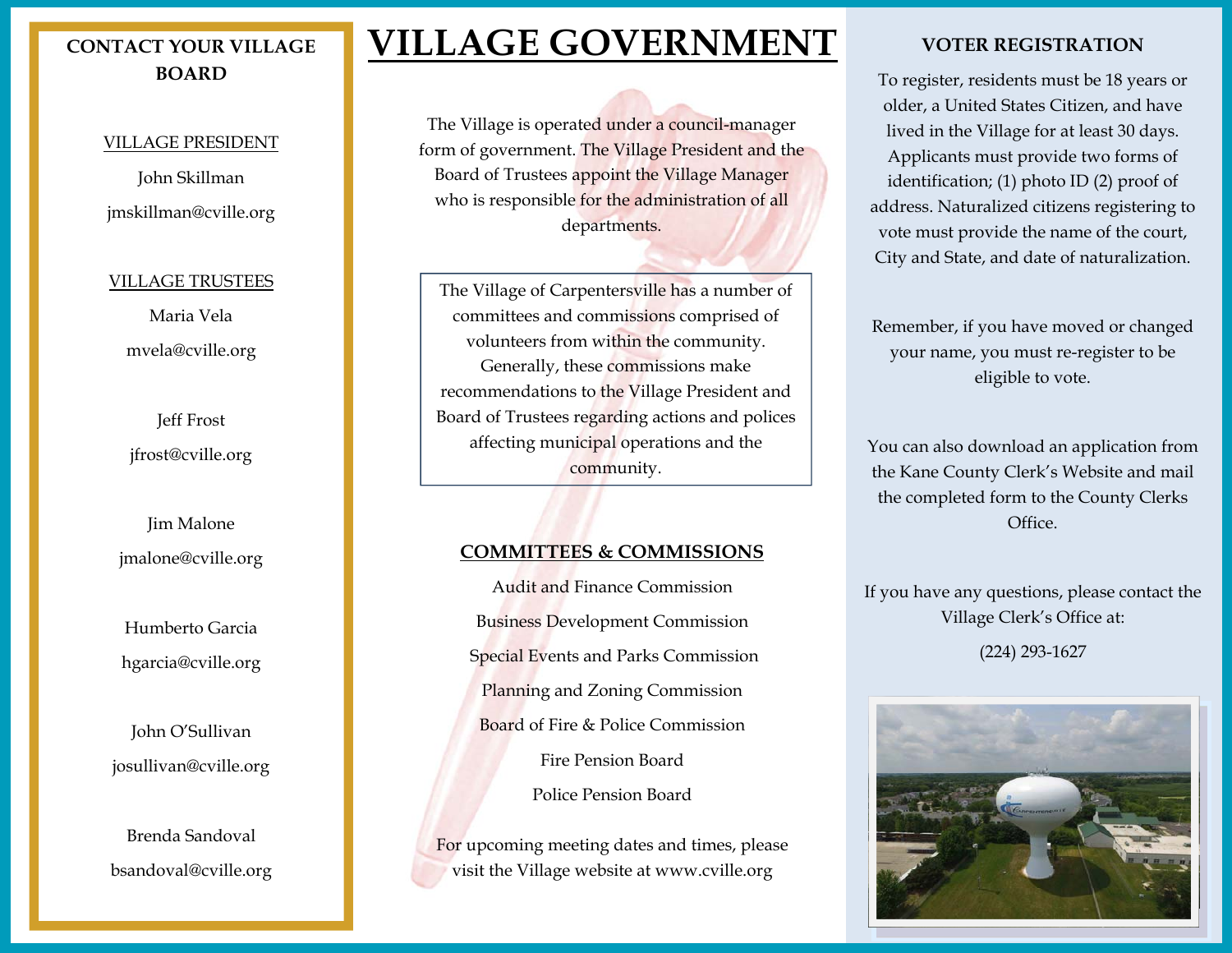# **UTILITY BILLING**

Residents may pay their water bill at Village Hall with cash, check, credit, debit, or money order. Residents may pay water bills over the phone by calling (888) 254-4523, on the Village of Carpentersville website, and at the Meadowdale Currency Exchange.

(view water billing schedule on pg. 10)

## **DROP BOX LOCATIONS:**

1200 L.W. Besinger Dr. 5000 Sleepy Hollow Road



**TRASH & RECYCLING** 

The Village of Carpentersville contracts residential trash, recycling and yard waste collection. Collection costs are consolidated with the water and sewer bi-monthly bill.

### BULK ITEMS

Every week, each resident may place up to 1 bulk item out for collection at no charge. Every item after that requires a garbage sticker. Garbage stickers may be purchased at Village Hall for \$2.50 each, and the Currency Exchange for \$3.00 each.



No electronics or white goods excepted.

### YARD WASTE: April 1 - November 30

Our contracted company provides weekly yard waste collection for all single family residents from April 1 through November 30. All yard waste must be placed in biodegradable paper bags. Biodegradable paper bags must not exceed 33 gallons in size and 50 pounds in weight. Residents may request a separate yard waste cart for a seasonal fee and a one-time drop off charge by simply calling Groot Industries.

# **BUILDING PERMITS**

Building permits are required to construct, modify, or repair structures. Most permits are NOT over the counter. If you are thinking of constructing, modifying, or repairing your home, please consult with a member of Community Development located at Village Hall, or by calling (847) 551-3478. Permit applications are available on the Village website at www.cville.org.

# **DO YOU HAVE A HOMEOWERS ASSOCIATION (HOA) ?**

When applying for a permit, you may need additional permission from your HOA.

Community Development will need a letter from your HOA to complete the permit application.

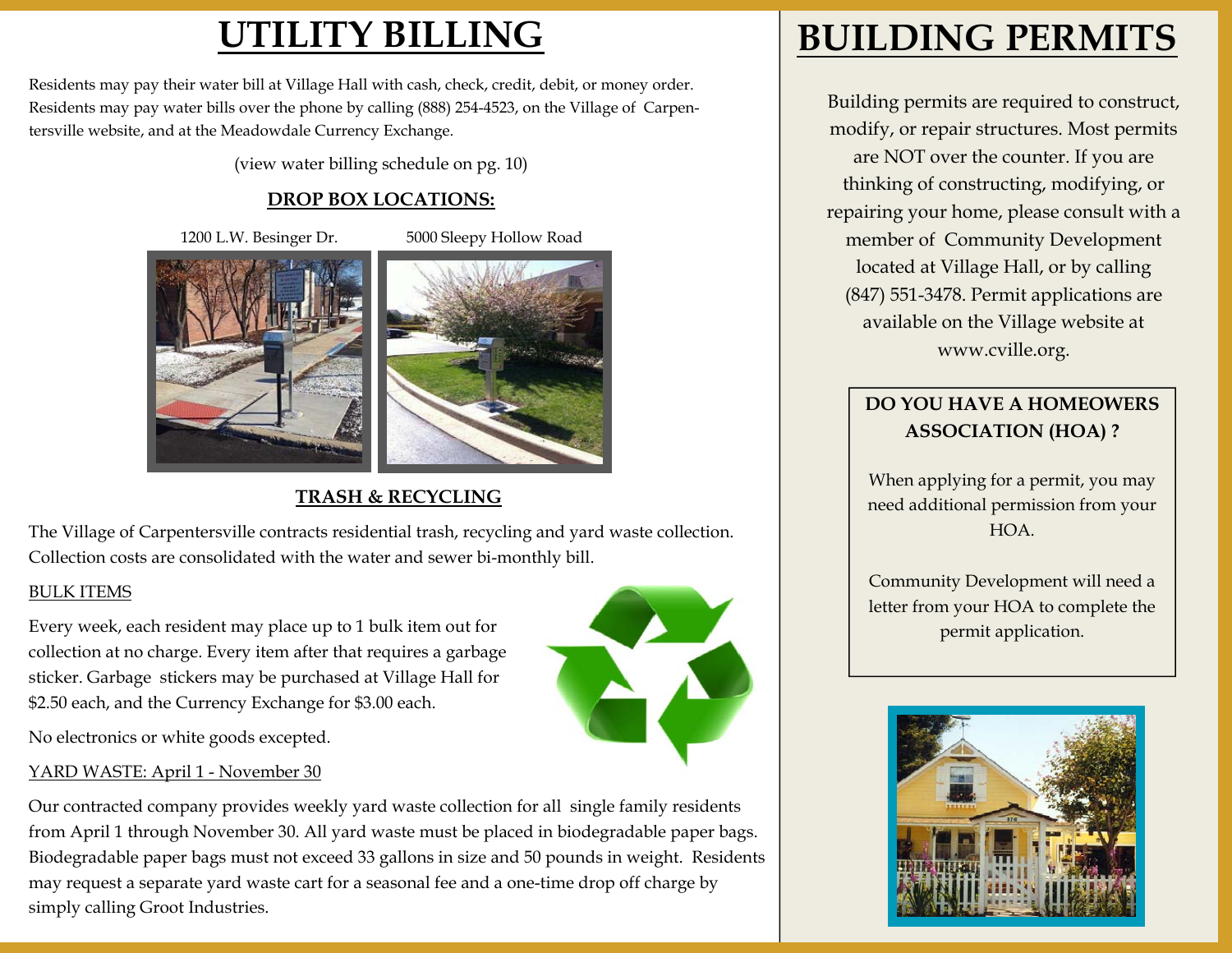# **ORDINANCES TO BE AWARE OF**

**Alarm Restrictions**: The Village has enacted an alarm ordinance to cut down on the number of false alarms that take the Police and Fire Departments away from other necessary duties. When an alarm system is installed, or ownership of an existing alarm system is passed onto the new homeowner, the homeowner shall obtain an alarm permit from the Police Department. The permit cost is \$20.00. You are allowed three (3) false alarms per calendar year; the fourth and fifth false alarm carry a \$50.00 fine; the sixth alarm, and any other subsequent alarm, carry a \$100.00 fine.

**Discharging Weapons**: It is unlawful to discharge any firearm, air rifle, B-B gun or pellet gun within the Village limits. It is also unlawful to discharge from a bow and arrow capable of inflicting injury to persons or damage to property within the Village limits.

**Display of Street Numbers**: Each structure that has been assigned a street number is required to display said number in a position easily observed and readable from the public right-of-way. All numbers shall be in Arabic numerals or alphabet letters at least 4-inches high with a minimum stroke width of 1/ 2- inch, and shall contrast with their background.

**Garage Sales**: Two garage sales are permitted per household each year. All signs advertising the sale must be placed on private property.

**Sidewalk Parking:** Parking is permitted across sidewalks and on driveway approaches (when the approach is 16 feet wide or greater) during select hours. Parking is permitted across sidewalks and on approaches from March 1st through November 30<sup>th</sup> during the hours of 9:00 p.m. until 7:00 a.m. Sunday through Thursday, and 9:00 p.m. through 9:00 a.m. on Friday and Saturday nights. During all other times, parking across the sidewalk or approach is prohibited.

**Inoperable Motor Vehicles**: All inoperable motor vehicles located anywhere outside a fully enclosed structure in the Village whether on public or private property, constitutes a nuisance and must be removed.

**No Solicitors**: The Village has an ordinance governing solicitors. "No Solicitors Invited" stickers are available at the Village Hall.

**Dogs:** It is unlawful for a dog, except when on a leash controlled by the owner or his or her agent, to use or be upon any public street, sidewalk, parkway, public area or unenclosed premises within the village. No person shall permit more than two (2) dogs over the age of three months to be or remain in or about any single family residence or more than one dog in any single family dwelling unit in any multiple family residential buildings. Townhomes are considered multiple housing buildings.

**Open Burning**: It is unlawful to build, light or ignite any bonfire, to burn any leaves, brush, refuse, waste, paper, trash or any other article or commodity which the owner or possessor thereof desires to destroy or dispose of, at anytime, anywhere in the Village. Manufactured fire pits are allowed provided only natural (no construction materials) are burned. The unit must be used on a non-combustible surface only and a t a minimum distance of 15' from any structure, and 10' from any property line. Fire pits are to not be used when wind exceeds 10 mph.

**Overnight Parking Ban**: It is unlawful to park on any street between the hours of 2:00 a.m. and 6:00 a.m. on any day.

**Snowfall Parking Ban**: It is unlawful to park on any street during or following a snowfall after an accumulation of one inch or more of snow, until the street has been plowed and cleared of snow.